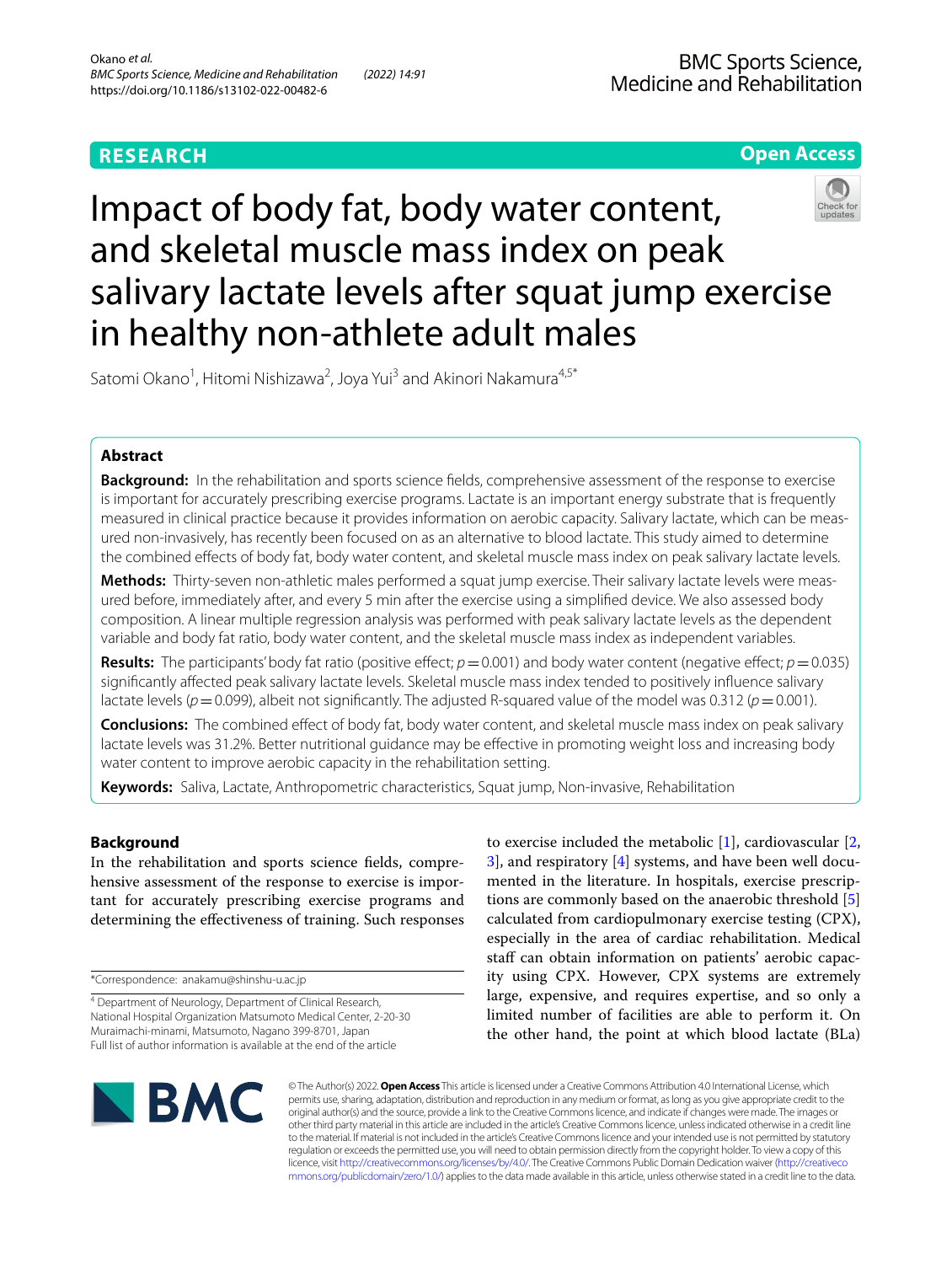concentration increases exponentially during a graded incremental exercise test is defned as the lactate threshold (LT) and is often used in the area of sports science [\[6](#page-4-5), [7\]](#page-4-6). Lactate is an important energy substrate [[8,](#page-4-7) [9\]](#page-4-8) that is produced by working skeletal muscle cells, circulates in the blood, and is metabolized in various tissues including the brain, heart, liver, and skeletal muscle [\[8,](#page-4-7) [10\]](#page-4-9). BLa is another measure of aerobic capacity  $[11]$  $[11]$ ; as aerobic capacity improves, LT also increases. The higher LT that training provides means that energy metabolism during exercise is improved, which allows for higher endurance performance [[12\]](#page-5-0). In contrast, for short-duration exercises such as squat jumps, sprints, and swimming as well as in sports in which measuring lactate during activity is difficult, it is common to evaluate aerobic capacity using peak lactate levels measured following an exercise task or trial. After the training period, if the peak lactate level is lower for the same load of exercise, aerobic capacity is considered to have improved. However, BLa measurement is slightly invasive, requiring blood sampling from the fingertip or earlobe  $[13, 14]$  $[13, 14]$  $[13, 14]$  $[13, 14]$  $[13, 14]$ . Salivary lactate (SLa) can be collected non-invasively, does not require special techniques for measurement  $[11]$  $[11]$ , and has recently been considered an alternative method to BLa since both parameters reportedly trend in parallel during exercise. Segura et al. reported similar patterns of BLa and SLa transitions during the cycle ergometer maximal graded exercise test, which exhibited a positive correlation [\[15](#page-5-3)]. Santos et al. measured BLa and SLa at the 0 km point and at 6 km intervals of a 30 km run to reveal a positive correlation between BLa and SLa [\[11\]](#page-4-10). Moreover, Tekas et al. demonstrated a positive correlation between BLa and SLa before and after the maximum intensity Astrand treadmill test [\[16](#page-5-4)].

In addition to saliva, urine  $[17, 18]$  $[17, 18]$  $[17, 18]$  and sweat  $[19, 20]$  $[19, 20]$  $[19, 20]$  $[19, 20]$ are also useful as specimens that can be collected noninvasively to determine lactate. However, it is difficult to obtain multiple urine samples in a short period of time, and it may not be possible to collect sufficient amounts of sweat to measure lactate levels reliably since perspiration varies greatly among individuals. Saliva-based measurements have higher clinical utility in these regards.

The greatest influence on lactate concentration is exercise intensity and working skeletal muscle cells, although other individual body characteristics may also afect lactate levels. For instance, adipocytes can produce lactate under anaerobic conditions, and the total amount of lactate produced by adipocytes is dependent on fat mass [[10\]](#page-4-9). Regarding SLa, water transpiration due to exercise increases the amount of protein in the saliva  $[21]$  $[21]$  and may infuence SLa levels. Whereas the above fndings evaluate the relationship between a single physical parameter and lactate level, there have been no reports examining their combined efects in vivo. Since these multiple factors are considered to be acting simultaneously in the living body during rehabilitation, the purpose of this study was to determine the combined efects of body fat, body water content, and skeletal muscle on peak SLa levels.

## **Methods**

## **Participants**

A total of 37 healthy non-athletic males volunteered to participate in this observational study; their anthropometric characteristics are shown in Table [1.](#page-1-0) Informed consent was obtained from all participants after they were informed of the purpose and associated risks of this study.

The participants were instructed to refrain from strenuous exercise the day before the trial. On the day of the trial, food intake apart from water was prohibited 1 h before the experiment. All measurements were conducted in a well-ventilated room with a temperature of  $25.0 \pm 1.9$  °C and humidity of  $52.4 \pm 5.7$ %. Based on national regulations and guidelines, all experimental protocols were reviewed and approved by the local Ethics Committee and conformed to the recommendations of the Declaration of Helsinki.

## **Squat jump (SJ) exercise**

Prior to the trials, the examiner individually demonstrated and explained how to perform a standard SJ, which is often used to evaluate an athlete's motor function for its simplicity and lack of specialized equipment [[22,](#page-5-10) [23\]](#page-5-11), and is also used during postoperative anterior cruciate ligament reconstruction rehabilitation [\[24](#page-5-12)]. Consistent with our previous studies [[25](#page-5-13), [26\]](#page-5-14), a standard SJ included a squat, whereby bilateral lower limbs are spread to shoulder width, the knees fexed to 90°, with the trunk and lower legs parallel to each other, followed by a vertical jump as high as possible with the upper limbs

<span id="page-1-0"></span>**Table 1** The anthropometric characteristics of the participants

|                           | Male $(n=37)$                 |
|---------------------------|-------------------------------|
| Age (years)               | 20 $(19-21)^a$                |
| Height (cm)               | $171.9 \pm 5.6^{\circ}$       |
| Body weight (kg)          | 60.7 $(57.4 - 66.3)^a$        |
| BMI ( $kg/m2$ )           | 20.7 (19.6-22.2) <sup>a</sup> |
| Skeletal muscle mass (kg) | $30.5 \pm 3.0^{\rm b}$        |
| SMI ( $kg/m2$ )           | $7.8 \pm 0.6^b$               |
| Body fat ratio (%)        | 12.1 $(9.9 - 15.7)^{a}$       |
| Body water content (kg)   | $39.7 \pm 3.6^{\rm b}$        |

*BMI1* Body mass index, *SMI* Skeletal muscle mass index

a Data are expressed as the median and interquartile range (IQR)

 $<sup>b</sup>$  Data are expressed as the mean  $\pm$  standard deviation (SD)</sup>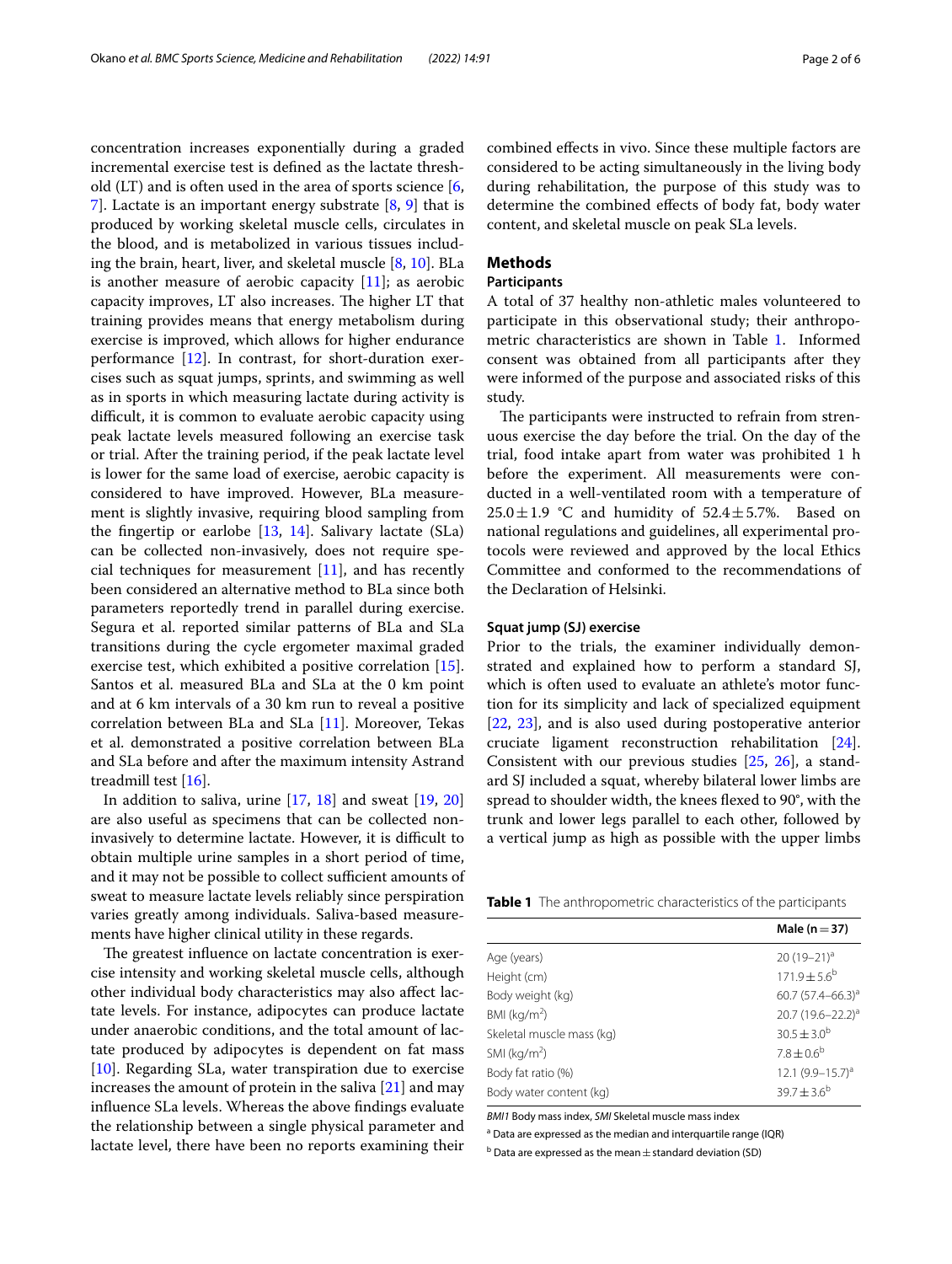swinging up and forward. The participants continued to repetitively perform SJs for 90 s at a constant tempo (46 bpm) guided by an electronic metronome (MA-1 SOLO METRONOME, KORG INC, Tokyo, Japan). In order to maximize their performance, the participants continued the task until the examiner signaled them to stop, without prior knowledge of the exercise duration. During the recovery phase after SJ, they rested in a sitting position.

#### **Measurement of salivary lactate level**

Lactate Pro 2 (Arkray, Kyoto, Japan) is a commercially available device for BLa measurements. It is a point-ofcare device with a measurable range of 0.5–25.0 mmol/L, where values  $< 0.5$  mmol/L are displayed as "Lo," and values>25.0 mmol/L are displayed as "Hi." We previously investigated the use of the Lactate Pro 2 for measuring SLa. The intraclass correlation coefficient between the Lactate Pro 2 and a JCA-BM 8000 automatic analyzer was 0.773, indicating substantial convergent validity [[26](#page-5-14)] and validating the use of this device to measure the SLa in the current study. SLa values were measured before exercise (Pre), immediately after exercise (Post<sub>0</sub>), and every 5-min during the recovery phase ( $Post<sub>45</sub>$ – $Post<sub>45</sub>$ ). Since we aimed to measure the peak value of SLa, measurements were stopped when the value of SLa decreased fve consecutive times per participant. The subjects expectorated saliva onto a clean dish just before each measurement, and SLa levels were quantifed by directly placing a Lactate Pro 2 sensor on the saliva samples. The participants were instructed to brush their teeth before SJ task and rinse their mouths once with water after the SJ to remove any oral debris [\[16](#page-5-4), [27](#page-5-15)]. For the safety management of the participants, heart rate (HR; Polar M200, Polar Electro Japan, Tokyo, Japan) and the Borg CR10 scale were recorded in parallel to SLa [[28\]](#page-5-16).

#### **Body composition analysis**

The body composition of each participant was measured using a high-precision body component analyzer (InBody 430, Inbody Japan, Tokyo, Japan) that can measure body components by bioelectrical impedance analysis, which measures the electrical resistance when small currents pass through the body  $[29]$  $[29]$  $[29]$ . The participants were instructed to stand barefoot on the device with light clothes on and grasp the handle with both hands in order to assess each body component. Body composition analyses were performed on the day of the trial, prior to the SJ exercise.

### **Statistical analysis**

The relationship between the levels of peak SLa and body fat ratio, body water content, and SMI was modeled

using linear multiple regression analysis. For body fat, the ratio of body fat mass (kg) to body weight (kg) was used. As an indicator of skeletal muscle, SMI was used rather than skeletal muscle mass to eliminate the efect of the height of each participant and was calculated by dividing the total muscle mass of the extremities by the square of the height (m). Data for which a normal distribution was confirmed were expressed as the mean $\pm$ standard deviation (SD); those that were not were expressed as the median and interquartile range (IQR). All statistical analyses were performed using the PASW Statistics software (version 26.0, SPSS, Inc., Chicago, IL, USA), and the signifcance threshold was set at 0.05.

## **Results**

## **Peak SLa levels after squat jump exercise**

All subjects were able to complete 90 s of the SJ task at the speed of 46 bpm. Considering the data of the 37 participants, peak SLa levels were reached in 2 participants at Post<sub>0</sub>, 10 participants at Post<sub>10</sub>, 12 participants at Post<sub>15</sub>, 8 participants at Post<sub>20</sub>, 4 participants at Post<sub>25</sub>, and 1 participant at  $Post_{30}$ . The peak SLa levels ranged from 0.7 to 7.7 mmol L, with an average value of  $2.53 \pm 1.49$ mmol/L. The average values of the participant's HR  $(123.1 \pm 13.8 \text{ bpm})$  and Borg CR10 scale  $(6.8 \pm 1.6)$  during the trial both reached maximum at  $Post<sub>0</sub>$ .

## **Modeling SLa using body fat ratio, body water content, and SMI**

The results of multiple regression analysis are presented in Table [2](#page-3-0). The obtained multiple regression equation was as follows: SLa peak level =  $0.167 + 0.157 \times$  Body fat ratio + (− 0.227) × Body water content + 1.190 × SMI.

The analysis was performed using a forced entry method with SLa as the dependent variable and body fat, body water content, and SMI as the independent variables. The participant's body fat ratio (positive effect;  $p = 0.001$ ) and body water content (negative effect; *p*=0.035) signifcantly afected SLa. SMI tended to positively affect SLa  $(p=0.099)$ , albeit not significantly. Body fat ratio was observed to have the greatest infuence on SLa levels. The adjusted R-squared value of the model was 0.312 ( $p = 0.001$ ). The variance inflation factor was 1.174–3.562, which refects a considerably low multicollinearity between the variables. The residuals of this model were found to be normal.

## **Discussion**

In this investigation, we examined the combined efects of body fat ratio, body water content, and SMI on peak SLa levels after a squat jump exercise towards the clinical adoption of SLa testing in the rehabilitation setting. The importance of this study is that SLa can be measured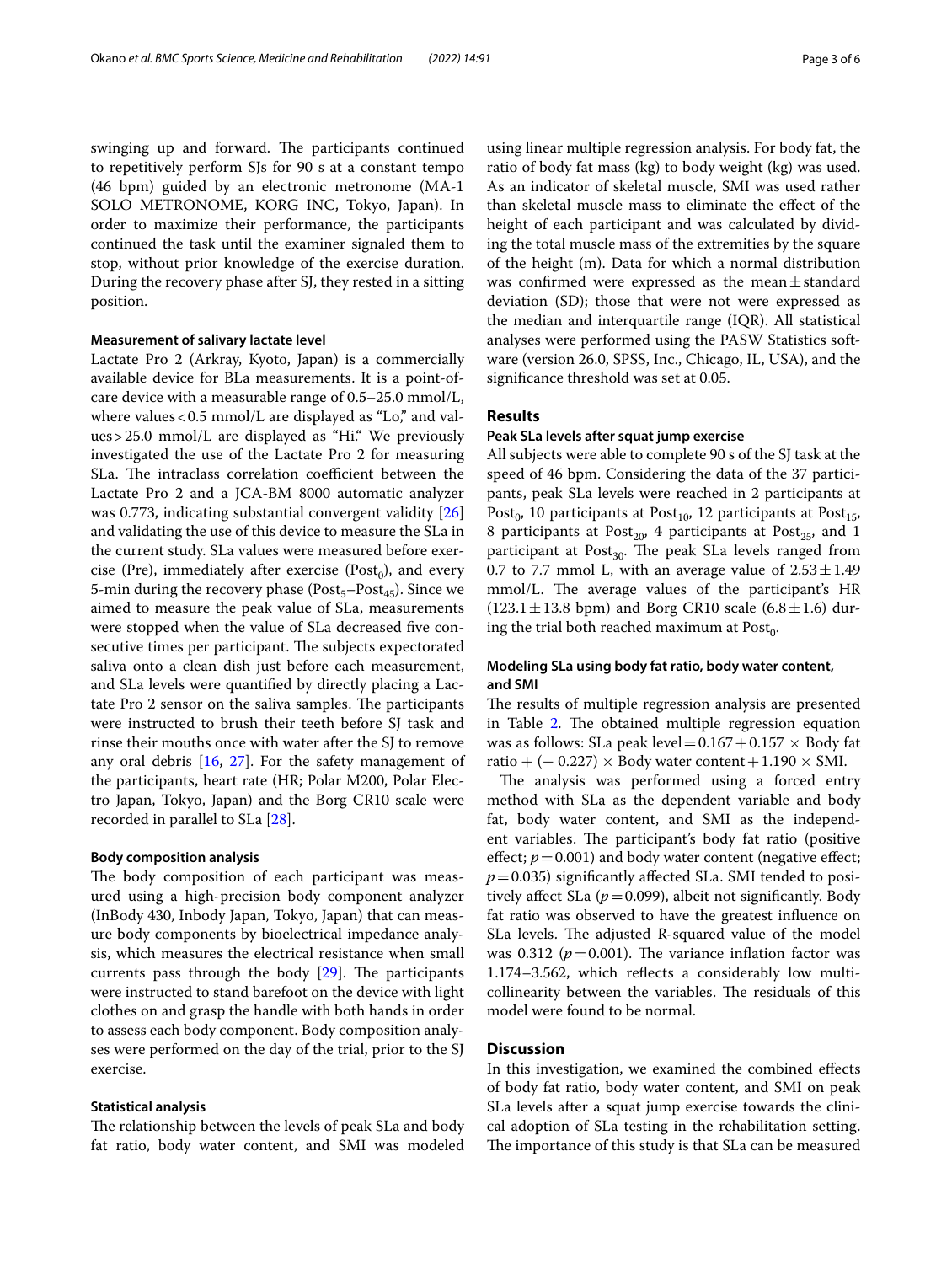| Variable                | Coefficient | 95% CI               | SΕ    | <b>Beta</b> |          | p value   |
|-------------------------|-------------|----------------------|-------|-------------|----------|-----------|
| Intercept               | 0.167       | $-5.913$ to 6.247    | 2.988 | -           | 0.056    | 0.956     |
| Body fat ratio (%)      | 0.157       | $0.065$ to 0.249     | 0.045 | 0.521       | 3.482    | $0.001**$ |
| Body water content (kg) | $-0.227$    | $-0.437$ to $-0.018$ | 0.103 | $-0.556$    | $-2.205$ | $0.035*$  |
| SMI ( $kg/m2$ )         | .190        | $-0.238$ to 2.618    | 0.702 | 0.442       | .695     | 0.099     |

<span id="page-3-0"></span>**Table 2** A model depicting the relationship between SLa peak values (mmol/L) and three anthropometric characteristics factors

*CI* Confdence interval, *SE* Standard error, *SLa* Salivary lactate, *SMI* Skeletal muscle mass index

 $R^2$  = 0.370, adjusted  $R^2$  = 0.312 ( $p$  = 0.001)

\*\**p*<0.01; \**p*<0.05

easily and non-invasively in the clinical setting as an indicator of aerobic capacity. Our results showed that peak SLa levels can be estimated using body parameters. Clinically, this will enable better guidance for nutritional management and body composition in patients during rehabilitation.

#### **Timing of peak SLa**

BLa is known to increase immediately in response to exercise, whereas SLa increased 10–30 min after exercise in this study. Although the mechanism of this phenomenon could not be verifed in the present investigation, several studies have reported similar results. Ohkuwa et al. measured BLa and SLa after 400-m and 3000-m run tests and showed that SLa peaked later than BLa [\[30](#page-5-18)]. Reer et al. measured BLa and SLa during a cycle ergometer test to reveal a clear delay in SLa as compared with BLa. One possible cause of this lag was considered the diffusion of lactate in the salivary glands [[31\]](#page-5-19).

## **Salivary lactate was strongly infuenced by body fat ratio and body water content**

The variables in this study, body fat ratio and body water content, supported the results of previous studies, whereby Jansson et al. demonstrated lactate levels of obese men (894 $\pm$ 69  $\mu$ M) to be significantly higher than those of lean males (738 $\pm$ 49  $\mu$ M) [\[32](#page-5-20)]. Particularly, white adipocytes have been reported to produce large amounts of lactate [\[33](#page-5-21), [34\]](#page-5-22). Furthermore, our study indicated that for every incremental increase in body fat ratio, a 0.157 mmol/L increase in SLa level can be expected  $(p=0.001)$ , which further strengthens a positive relationship between body fat and SLa. In contrast, we found a negative relationship between SLa and body water content, whereby every incremental increase in body water content was anticipated to cause a 0.227 mmol/L decline in SLa level  $(p=0.035)$ . Whilst there are limited studies on the effect of saliva flow or secretion rate on lactate levels, an increase in total salivary proteins due to the evaporation of saliva through exercise was reported by Lindsay et al.  $[21]$  $[21]$ . Thus, the increase in body water and water content of saliva are proportional, and thereby results in a decrease in the lactate concentration. Regarding SMI being adopted as an index for skeletal muscles, our results suggest that SLa levels are inclined to increase by 1.190 mmol/L for every incremental increase in SMI, which is consistent with a previous study that found skeletal muscle mass and SMI to be positively correlated with BLa reduction  $(r=0.71)$  [\[25](#page-5-13)]. Moreover, Santos et al. demonstrated that there was a positive correlation  $(r=0.772)$  between the absolute values of BLa and SLa measured every 6 km in a 30-km marathon race [\[11](#page-4-10)]. Based on these results, we hypothesized that SMI also afects SLa and extracted it as a dependent variable. While there was a positive relationship between peak SLa and SMI, there was no signifcant diference  $(p=0.099)$  observed in this study. To date, there are no reports that show the absolute value of lactate (both in blood and saliva) to be directly related to skeletal muscle mass and/or SMI. Lactate during exercise is mainly produced in the skeletal muscle and is simultaneously taken up in the working muscle, heart, brain, and liver, and in skeletal muscle, is exchanged between white-glycolytic and red-oxidative fbers depending on the physiological state [[9](#page-4-8)]. Further, lactate uptake is mediated by monocarboxylate transport (MCT) proteins, and the expression of MCT isoforms depends on muscle fber type [\[35](#page-5-23)]. In our study, we measured total skeletal muscle mass and calculated SMI, but did not investigate the proportion of fast and slow muscle fbers or the expression level of MCTs in individuals, and therefore, it may be necessary to add molecular biological assessments related to lactate production, consumption, transport, and skeletal muscle mass for future studies. In addition, the design of this study only allowed the assessment of the relationship between peak SLa levels and physical parameters measurable in a clinical setting, without explicit consideration of the mechanism. The next step will be to examine how body fat and body water content, which were signifcantly associated with SLa as independent variables in this study, are circulated in the body and released into saliva after production by exercise. Based on the results of this study, however, we believe that training guidance can be provided to patients regarding body fat and body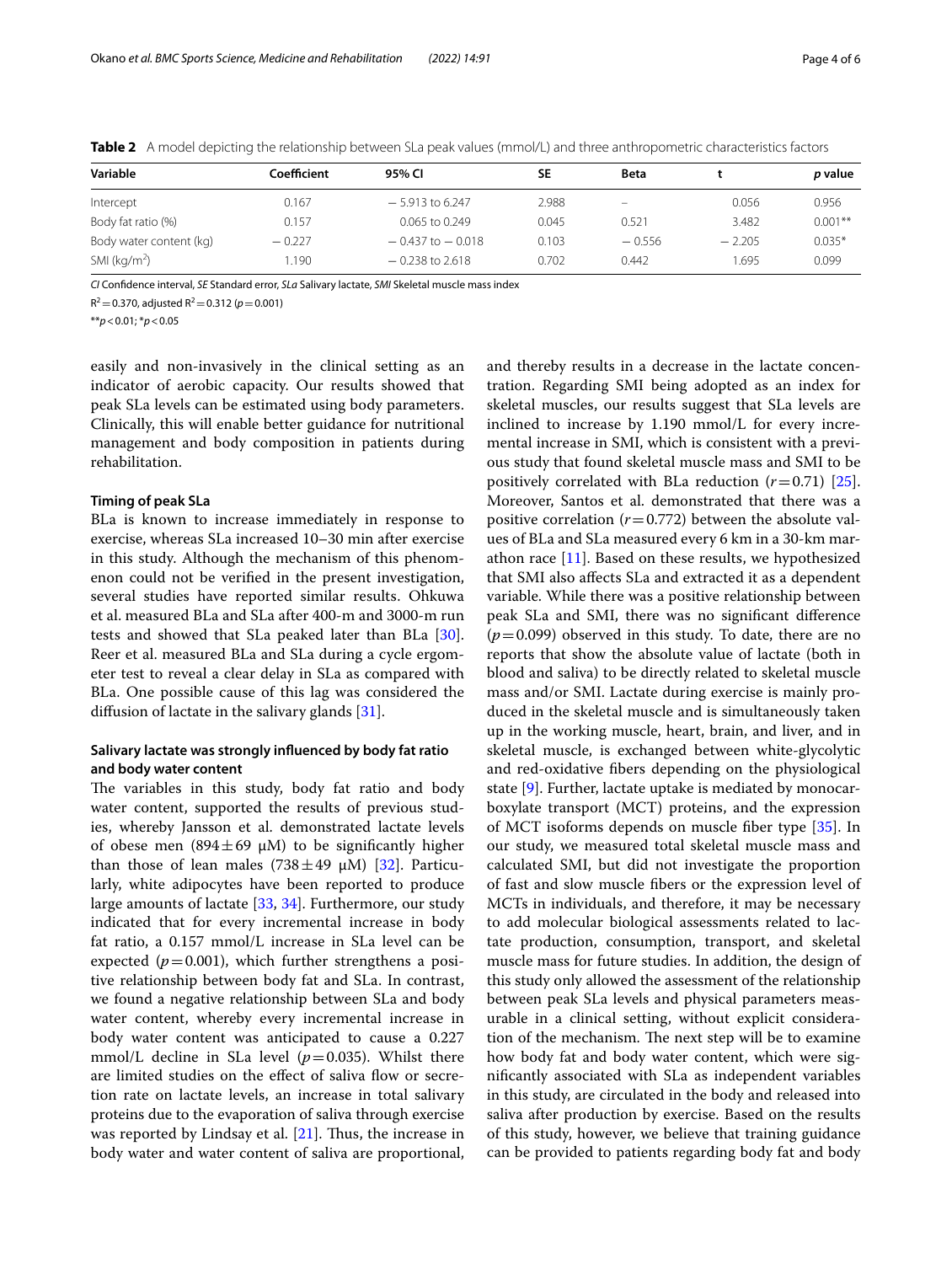water content in clinical practice. Specifcally, body fat ratio and body water content were shown to be positively and negatively related to SLa, respectively, indicating that weight loss and proper water intake could also be efective in improving aerobic capacity.

## **Limitations**

This study has several limitations. First, as we assessed only healthy young males it is unclear whether these results can be applied to females, as it has been reported that salivary hormone levels, ultrastructure, pH, fow rate, bufering capacity, and electrolyte levels change during the menstrual cycle [\[36](#page-5-24)]. In addition to sex differences, aging reduces saliva production and changes the surface tension and viscosity of saliva, which may also afect SLa levels [[37](#page-5-25)]. Second, we performed measurements at 5-min intervals after observing that subjects had difficulty salivating after high-intensity SJ exercises in a pilot study. Further consideration measurement intervals are needed to ensure capture of peak SLa levels. It is also necessary to consider the absence of a consensus on stimulating saliva production, with various methods (acidic-based stimulation, chewing gum, gargling, etc.) used to date [[21](#page-5-9)].

## **Conclusions**

This study demonstrated that body fat, body water content, and SMI impacted peak SLa by 31.2%. SLa increased signifcantly with higher body fat and decreased signifcantly with higher body water content. Clinically, these fndings enable more tailored nutritional advice and suggest that patients who do not show sufficient SLa decreases despite participating in a rehabilitation program may require additional advice on dietary and water consumption habits. Further studies on the mechanism by which lactate produced by skeletal muscles is released into saliva during exercise and the relationship of BLa and circulating kinetics are warranted.

#### **Abbreviations**

BLa: Blood lactate; LT: Lactate threshold; SLa: Salivary lactate; SMI: Skeletal muscle mass index; SJ: Squat jump; HR: Heart rate; MCT: Monocarboxylate transport.

#### **Acknowledgements**

Not applicable.

#### **Author contributions**

SO, HN, and AN designed the study and protocol. SO, HN, and JY performed the data collection, including the pilot study. The manuscript was written by SO, HN, and AN. All authors have read and approved the fnal version of the manuscript.

#### **Funding**

This study was supported by an Intramural Research Grant (26-6) for Neurological and Psychiatric Disorders of the National Center of Neurology and Psychiatry, and Grant-in-Aid for Scientifc Research (19K12862 to HN).

#### **Availability of data and materials**

Data are available upon reasonable request, as we are analyzing this data in another study. The data that support the fndings of this study are available upon request from the corresponding author.

#### **Declarations**

#### **Ethics approval and consent to participate**

This study protocols were reviewed and approved by the Medical Ethics Committee of Shinshu University School of Medicine (approval no. 4120). This study adhered to ethical principles under the Declaration of Helsinki. Informed consent was obtained from all participants after they were informed of the purpose and associated risks of this study.

#### **Consent for publication**

Not applicable.

#### **Competing interests**

The authors declare that they have no competing interests.

#### **Author details**

<sup>1</sup> Department of Physical Therapy, Faculty of Health Sciences, Iryo Sosei University, 5-5-1 Chuodai lino, Iwaki, Fukushima 970-8551, Japan. <sup>2</sup> School of Health Sciences, Faculty of Medicine, Shinshu University, 3-1-1 Asahi, Matsumoto, Nagano 390-8621, Japan. <sup>3</sup> Graduate School of Medicine, Shinshu University, 3-1-1 Asahi, Matsumoto, Nagano 390-8621, Japan. <sup>4</sup> Department of Neurology, Department of Clinical Research, National Hospital Organization Matsumoto Medical Center, 2-20-30 Muraimachi-minami, Matsumoto, Nagano 399-8701, Japan.<sup>5</sup> Third Department of Medicine, Shinshu University School of Medicine, 3-1-1 Asahi, Matsumoto, Nagano 390-0802, Japan.

#### Received: 18 February 2022 Accepted: 9 May 2022 Published online: 20 May 2022

#### **References**

- <span id="page-4-0"></span>1. Costill DL. Metabolic responses during distance running. J Appl Physiol. 1970;28(3):251–5.
- <span id="page-4-1"></span>2. Stratton JR, Levy WC, Cerqueira MD, Schwartz RS, Abrass IB. Cardiovascular responses to exercise. Efects of aging and exercise training in healthy men. Circulation. 1994;89(4):1648–55.
- <span id="page-4-2"></span>3. Seals DR, Hagberg JM, Hurley BF, Ehsani AA, Holloszy JO. Endurance training in older men and women. I. Cardiovascular responses to exercise. J Appl Physiol Respir Environ Exerc Physiol. 1984;57(4):1024–9.
- <span id="page-4-3"></span>4. Goodwin GM, McCloskey DI, Mitchell JH. Cardiovascular and respiratory responses to changes in central command during isometric exercise at constant muscle tension. J Physiol. 1972;226(1):173–90.
- <span id="page-4-4"></span>5. Wasserman K, Whipp BJ, Koyl SN, Beaver WL. Anaerobic threshold and respiratory gas exchange during exercise. J Appl Physiol. 1973;35(2):236–43.
- <span id="page-4-5"></span>6. Heuberger J, Gal P, Stuurman FE, de Muinck Keizer WAS, Mejia Miranda Y, Cohen AF. Repeatability and predictive value of lactate threshold concepts in endurance sports. PLoS One. 2018;13(11):e0206846.
- <span id="page-4-6"></span>7. Feijen S, Tate A, Kuppens K, Barry LA, Struyf F. Monitoring the swimmer's training load: a narrative review of monitoring strategies applied in research. Scand J Med Sci Sports. 2020;30(11):2037–43.
- <span id="page-4-7"></span>8. Adeva-Andany M, López-Ojén M, Funcasta-Calderón R, Ameneiros-Rodríguez E, Donapetry-García C, Vila-Altesor M, et al. Comprehensive review on lactate metabolism in human health. Mitochondrion. 2014;17:76–100.
- <span id="page-4-8"></span>9. Brooks GA. The science and translation of lactate shuttle theory. Cell Metab. 2018;27(4):757–85.
- <span id="page-4-9"></span>10. Proia P, Di Liegro CM, Schiera G, Fricano A, Di Liegro I. Lactate as a metabolite and a regulator in the central nervous system. Int J Mol Sci. 2016;17(9):1450.
- <span id="page-4-10"></span>11. Santos RV, Almeida AL, Caperuto EC, Martins E, Jr., Costa Rosa LF. Efects of a 30-km race upon salivary lactate correlation with blood lactate. Comp Biochem Physiol B Biochem Mol Biol. 2006;145(1):114–7.